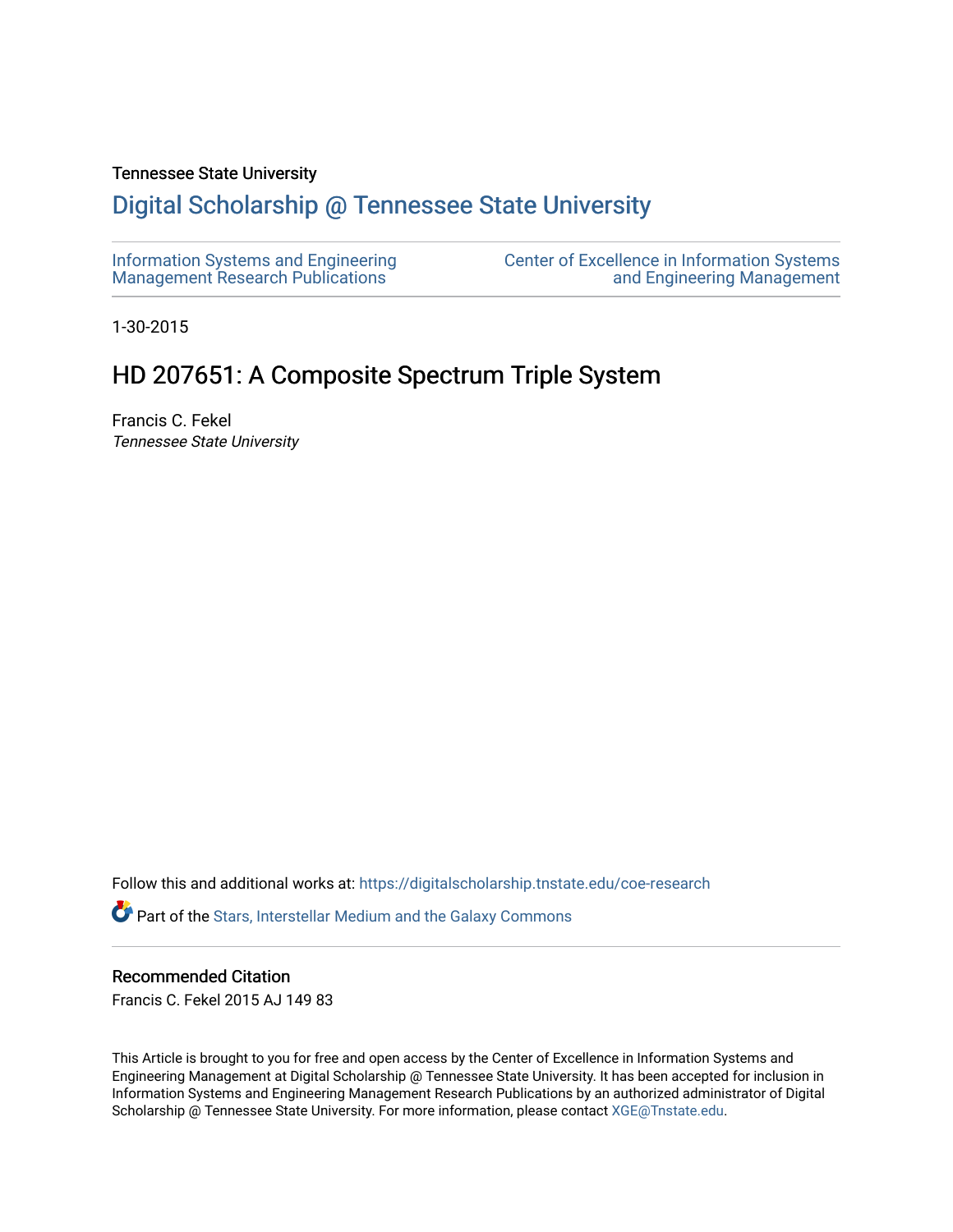#### HD 207651: A COMPOSITE SPECTRUM TRIPLE SYSTEM

FRANCIS C. FEKEL<sup>1</sup>

Center of Excellence in Information Systems, Tennessee State University, 3500 John A. Merritt Boulevard, Box 9501, Nashville, TN 37209, USA; [fekel@evans.tsuniv.edu](mailto:fekel@evans.tsuniv.edu) Received 2014 November 25; accepted 2015 January 6; published 2015 January 30

#### ABSTRACT

From numerous radial velocities obtained at KPNO and Fairborn Observatory, we have determined the orbital elements of the composite spectrum triple system HD 207651. This system consists of a broad-lined A8 V star and an unseen M dwarf companion in a 1.470739 days orbit. Variations of the center-of-mass velocity of this shortperiod system and velocity variations of a narrow-lined F7: V star have an orbital period of 724.1 days or 1.98 yr and an eccentricity of 0.39. The revised Hipparcos parallax, corresponding to a distance of 255 pc, appears to be too small to yield consistent properties. Instead, we adopt a distance of 150 pc.

Key words: binaries: spectroscopic – stars: early-type – stars: fundamental parameters – stars: individual (HD  $207651$ ) – stars: late-type

#### 1. INTRODUCTION

 $HD$  207651 = HIP 107786 = NSV 25772  $(\alpha = 21^{\text{h}} 50^{\text{m}} 08^{\text{s}} 23, \delta = 19^{\circ} 25' 26\frac{\text{m}}{4} (2000))$  rose from obscurity to an object of some interest when Handler ([1999](#page-6-0)) analyzed its Hipparcos photometry (Perryman & ESA [1997](#page-6-0)) and discovered it to have light variations with a period of 0.735 days. Because of that period he listed it as a possible  $\gamma$ Doradus pulsator, but he also mentioned that it might be a  $\delta$ Scuti variable. Handler & Shobbrook ([2002](#page-6-0)) included HD 207651 in their ground-based photometric search for stars with both short-period  $\delta$  Scuti pulsations and longer-period  $\gamma$ Doradus variability. They found it to have short-term  $\delta$  Scutitype variability with a timescale of 1.5–2 hr as well as additional longer-term variability. However, the extent of their data was insufficient to determine the specific cause of the long-term variability. Handler & Shobbrook ([2002](#page-6-0)) also compared the absolute magnitude of HD 207651 with its Strömgren photometry and suggested that the star might be a binary.

As part of a spectroscopic survey of more than 30  $\gamma$  Doradus candidates identified by Handler ([1999](#page-6-0)), Fekel et al. ([2003](#page-6-0)) obtained a single spectrum of HD 207651. Along with several other stars in their survey, HD 207651 was found to be composite with its spectrum consisting of a narrow component situated near the center of each broad-lined component. The follow-up photometric and spectroscopic observations of Henry et al. ([2004](#page-6-0)) confirmed the  $\delta$  Sct variability and identified the longer-term light variations as the result of the ellipticity effect. Despite this clear variability, the star has not yet been assigned a variable star name.

Henry et al. ([2004](#page-6-0)) increased the number of spectroscopic observations to nine. Radial velocities of the two components indicated that the system is triple with the broad-lined star having a period of 1.47 days, twice that of the ellipticity effect, while the velocities of the narrow-lined star suggested a period between 400 and 1500 days.

Fekel et al.  $(2003)$  $(2003)$  $(2003)$  estimated an A9 spectral class for the broad-lined star and noted that the Hipparcos parallax indicates that it is a giant. Henry et al. ([2004](#page-6-0)) determined a slightly earlier spectral class of A8, while they classified the narrowlined component as F7:, the colon indicating greater than usual uncertainty. Fekel et al.  $(2003)$  $(2003)$  $(2003)$  measured v sin *i* values of 95 and  $6 \text{ km s}^{-1}$  for the A star and the F star, respectively.

The broad-lined and pulsating nature of the short-period system make velocity measurements difficult. Nevertheless, we have obtained additional spectroscopic observations to determine the orbital elements of this triple system.

#### 2. SPECTROSCOPIC OBSERVATIONS AND REDUCTIONS

We began our observation of HD 207651 at the KPNO in 2000 July and continued through 2012 May. At KPNO we used the coudé feed telescope, coudé spectrograph, and several different detectors to acquire 51 spectrograms. We obtained the vast majority with a Texas Instruments (TI) CCD. Those spectra are centered primarily in the red at 6430 Å, cover a wavelength range of just  $84 \text{ Å}$ , and have a resolution of 0.21 Å or a resolving power of about 30,000. Two of the spectrograms are centered at a blue wavelength of 4500 Å and have the same wavelength range and resolution, producing a resolving power of 21,000. In 2008 September the TI CCD was unavailable, and so we acquired a single spectrum of HD 207651 with a Tektronics CCD, identified as T1KA. That spectrum was centered at 6400 Å with the wavelength coverage increased to 172 Å, but the resolving power decreased to 19,000. After the TI CCD was retired in 2010 September, we obtained spectra with a CCD made by Semiconductor Technology Associates, designated STA2, which consists of a  $2600 \times 4000$  array of 12  $\mu$ m pixels. The increased array size produced a wavelength range of 336 Å for spectra centered at 6430 Å. The resolution was the same as our red wavelength TI CCD spectra, but there is some worsening of the resolution at both ends of these recent STA2 spectra. The spectra have typical signal-to-noise ratios (S/N) of about 150.

From 2009 October through 2014 October, we acquired 83 useful observations of HD 207651 with the Tennessee State University 2 m telescope, fiber-fed echelle spectrograph, and a CCD detector at Fairborn Observatory in southeastern Arizona (Eaton & Williamson [2004,](#page-6-0) [2007](#page-6-0)). Initially, the detector was a 2048 × 4096 SITe ST-002A CCD with 15 *μ*m pixels.

<sup>&</sup>lt;sup>1</sup> Visiting Astronomer, KPNO, NOAO, operated by the Association of Universities for Research in Astronomy, Inc. under cooperative agreement with the National Science Foundation.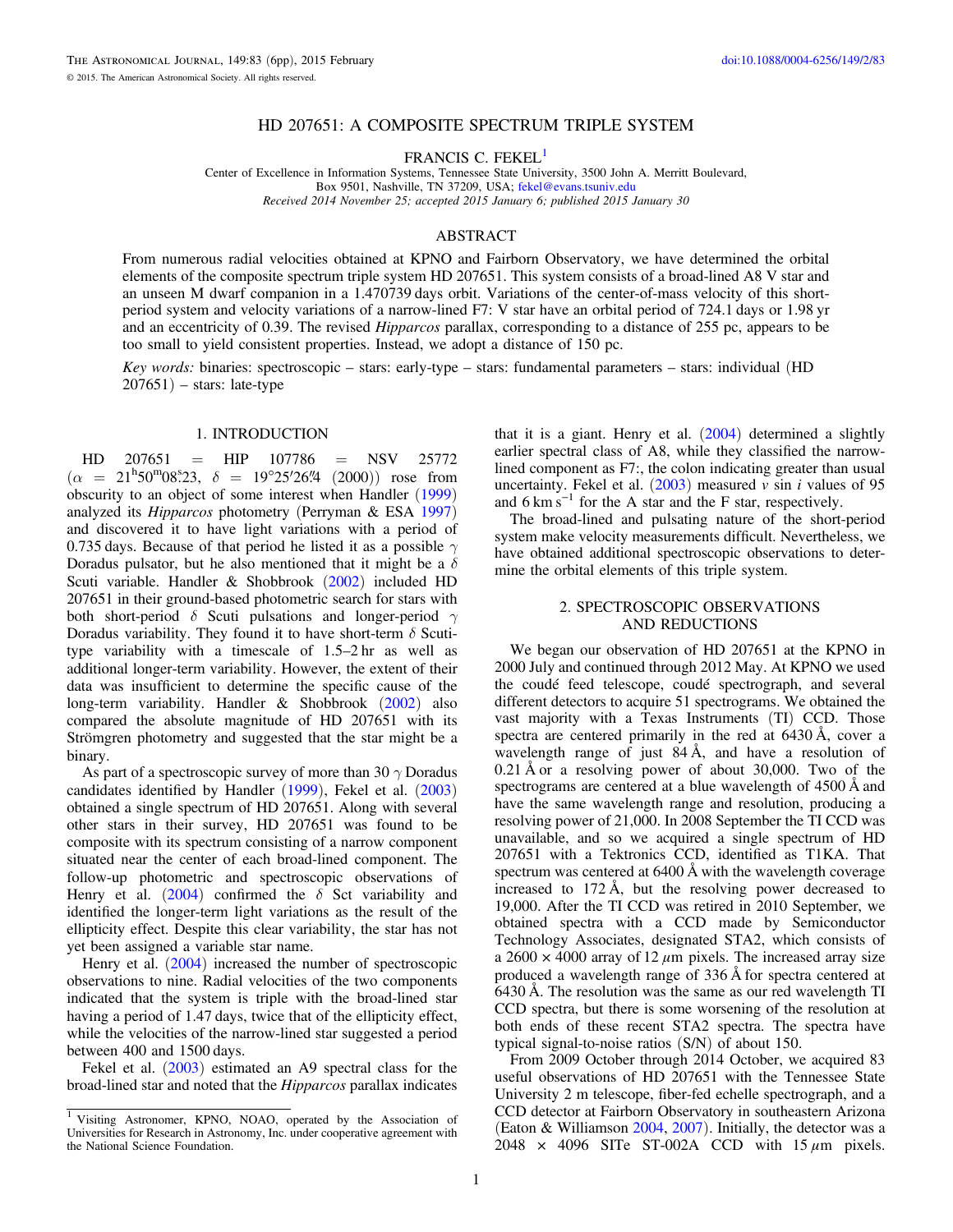Reduction of the raw spectra and wavelength calibration have been discussed by Eaton & Williamson  $(2007)$  $(2007)$  $(2007)$ . The echelle spectrograms have 21 orders that cover the wavelength range 4920–7100 Å with an average resolution of 0.17 Å, corresponding to a resolving power of 35,000 at 6000 Å. While a typical S/N value for these spectra is 60, large temperature variations of the dewar caused reduced S/N of some spectra.

During the summer of 2011, the SITe CCD and its dewar were replaced with a Fairchild 486 CCD that has a  $4096 \times 4096$ array of 15 *μ*m pixels and a new dewar (Fekel et al. [2013](#page-6-0)). The expanded wavelength coverage enabled by the new CCD ranges from 3800 to 8600 Å, and the resolution of these echelle spectra is 0.24 Å or a resolving power of 25,000 at 6000 Å. This new combination produced improved S/N generally ranging from 100 to 150.

As shown by Fekel et al.  $(2003)$  $(2003)$  $(2003)$  and Henry et al.  $(2004)$  $(2004)$  $(2004)$ , the spectrum of HD 207651 is double lined, consisting of a broadlined component and a narrow-lined component. We measured the KPNO velocities with the  $IRAF<sup>2</sup>$  cross-correlation program FXCOR (Fitzpatrick [1993](#page-6-0)) by fitting separate Gaussians to between 1 and 4 lines of the two stars. While this was straightforward for the narrow-lined component, measurement of the broad-lined component was more problematic. In addition to its rapid rotation, the latter star is also a  $\delta$  Scuti pulsator. Although our exposure times cover a significant fraction, between 20% and 50%, of the 1.55 hr pulsation cycle (Henry et al. [2004](#page-6-0)), the line profiles vary from observation to observation, and some are rather asymmetric. As a result, we used weights for the Gaussian fits that deemphasized the line center and instead fitted primarily the wings of the broad lines. Our KPNO velocities are listed in Table [1](#page-3-0).

For our red-wavelength observations we used the IAU radial-velocity standards  $\iota$  Piscium and HR 7560 as the crosscorrelation reference stars, which according to Scarfe ([2010](#page-6-0)) have radial velocities of 5.6 and  $0.0 \text{ km s}^{-1}$ , respectively. For our blue wavelength spectra the reference star was 68 Tau, which has a velocity of  $39.0 \text{ km s}^{-1}$  (Fekel [1999](#page-6-0)).

Unlike the KPNO velocities those from Fairborn Observatory are on an absolute scale. We used a solar-type star line list, consisting of 168 lines, for both components. We simultaneously fitted the line pairs of the components with rotational broadening functions (Fekel & Griffin [2011;](#page-6-0) Lacy & Fekel [2011](#page-6-0)) and allowed both the line width and depth to be free parameters. Our Fairborn velocities are given in Table [1.](#page-3-0)

From our unpublished measurements of the radial velocities of several IAU solar-type velocity standards compared with the results of Scarfe ([2010](#page-6-0)), we add +0.3 km s<sup>-1</sup> to our SITe CCD velocities and  $+0.6 \text{ km s}^{-1}$  to our Fairchild CCD velocities, to adjust the velocity zero points so that the KPNO and Fairborn results are on a consistent scale.

#### 3. SPECTROSCOPIC ORBIT

We initially obtained separate long-period orbital solutions of the KPNO and Fairborn radial velocities of the narrow-lined star, component B, with the computer program BISP (Wolfe et al. [1967](#page-6-0)), which uses the Wilsing–Russell method (Wilsing [1893](#page-6-0); Russell [1902](#page-6-0)). Those two solutions were then refined with the program SB1 (Barker et al. [1967](#page-6-0)). The centerof-mass velocities of the two solutions differed by just  $0.3 \text{ km s}^{-1}$ , and the variances for the two solutions were very

similar. Thus, the radial velocities from both observatories were given unit weights and a combined solution was obtained. The resulting orbital elements and related quantities are presented in Table [2.](#page-5-0) The radial velocities of B are listed in Table [1](#page-3-0) along with their residuals to the orbit and are compared with the computed velocity curve in Figure [1.](#page-5-0)

We then employed the general least squares program of Daniels ([1966](#page-6-0)) to obtain a simultaneous orbital solution of the primary's short- and long-period velocity variations. Velocities of this broad-lined star, component Aa, which is the brighter star of both the short-period and long-period systems, are much less precise because of that star's very large projected rotational velocity and its  $\delta$  Sct pulsations, which significantly affect the shape of the line profiles. Thus, the values for four long-period orbital elements of component B, the period P, time of periastron T, eccentricity e, and longitude of periastron  $\omega$  (plus 180°), were adopted in the solutions of component Aa.

As was done for component B, solutions were obtained separately for the KPNO and Fairborn velocities of component Aa. While some of the orbital elements of the two solutions, such as the center-of-mass velocity of the system and the period of the short-period orbit, differ by just  $1 \sigma$ , other elements, such as the short-period eccentricity and short-period semiamplitude, differ by  $2-3\sigma$ .

With a rather short period of 1.47 days, the close pair would be expected to have a circular orbit if it were just a binary system (Matthews & Mathieu [1992](#page-6-0)). But the effects of the long-period companion in the HD 207651 system could produce a modulation of the eccentricity (e.g., Mazeh & Shaham [1979](#page-6-0)). The short-period eccentricity determined from the Fairborn velocities, which we believe to be the more precise result, is  $0.023 \pm 0.022$ . Given the small value of this eccentricity and its nearly identical uncertainty, following the precepts of Lucy & Sweeney ([1971](#page-6-0)), we have chosen to adopt a circular short-period orbit.

For component Aa the variances of the KPNO and Fairborn solutions are similar, suggesting that the individual velocities should be given nearly equal weights in a combined solution. However, the radial velocities, which normally characterize just the orbital motion of a binary component, also include a contribution, possibly very significant, from pulsation (e.g., Mathias et al. [2004](#page-6-0)), and so the variances reflect that combination. Because the KPNO velocities of Aa are determined from just 3 or 4 lines versus 168 lines for the Fairborn velocities, we examined orbital solutions that used three different sets of weights. In all three solutions we adopted weights of 1.0 for the Fairborn velocities, while the weights assigned to all KPNO velocities were either 1.0, or 0.5, or 0.2. Examining the results of those three solutions, we have chosen to adopt weights of 1.0 and 0.5 for the Fairborn and KPNO velocities, respectively, because the uncertainties of the parameters for that solution encompass the results of the other two solutions. The orbital elements and related quantities from the adopted solution are listed in Table [2](#page-5-0). The individual velocities of Aa and their residuals to the combined fit of the short- and long-period velocity variations are given in Table [1](#page-3-0). The radial velocities are compared with the long- and shortperiod velocity curves in Figures [1](#page-5-0) and [2](#page-5-0), respectively.

#### 4. DISCUSSION

The Hipparcos parallax of HD 207651 was revised by van IRAF is distributed by the NOAOs. Leeuwen ([2007](#page-6-0)), who determined a value of  $0\rlap.{''}00392 \pm 10\rlap{0}$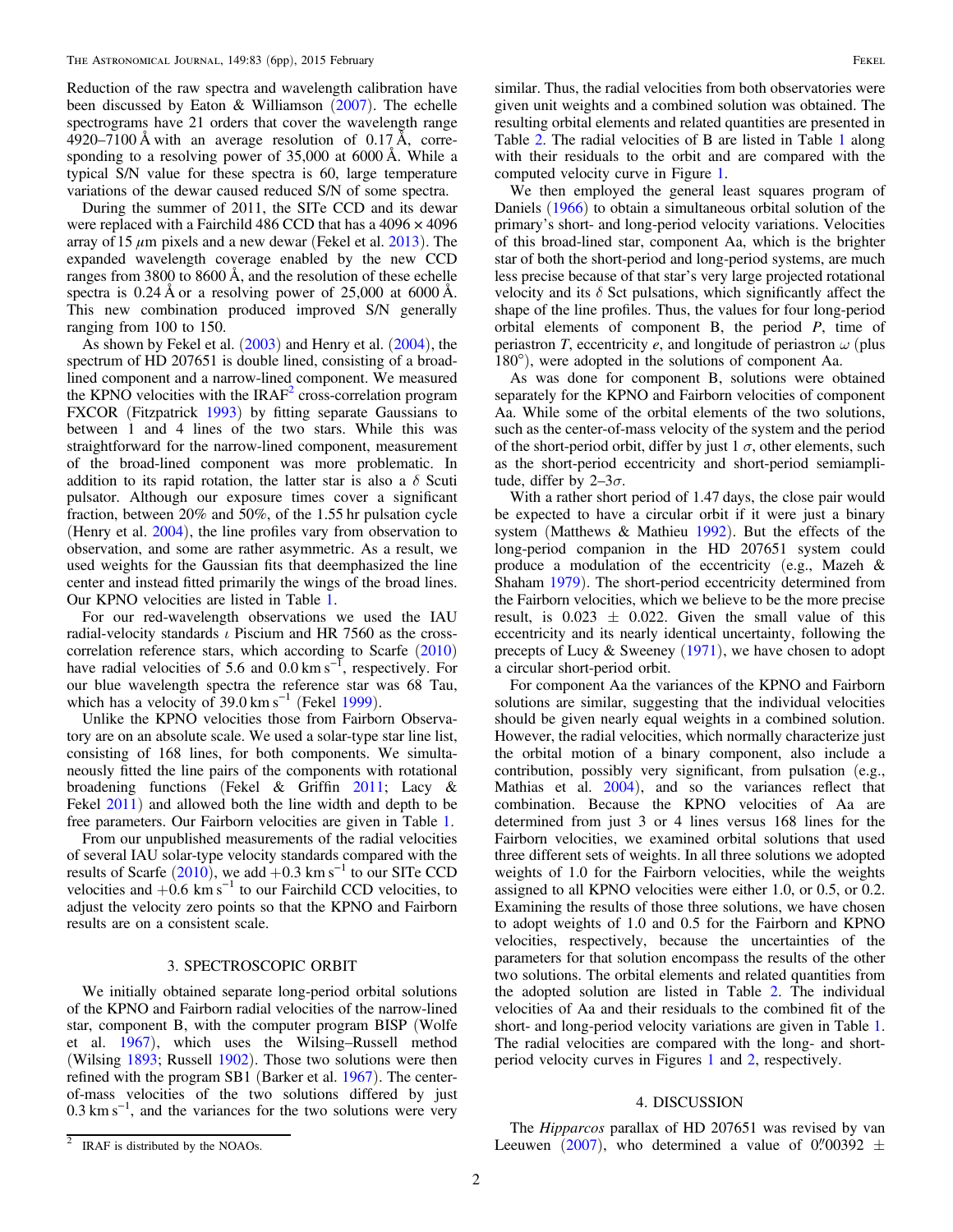Radial Velocities of HD 207651

<span id="page-3-0"></span>

| Hel. Julian Date       | Phase <sub>L</sub> | $V_{\rm B}$   | $(O - C)_{B}$ | $V_{\rm Aa}$  | $\overline{(O-C)_{\text{Aa}}}$ | Phase $S$ | Observatory |
|------------------------|--------------------|---------------|---------------|---------------|--------------------------------|-----------|-------------|
| $(HJD - 2400000)$      |                    | $(km s^{-1})$ | $(km s^{-1})$ | $(km s^{-1})$ | $(km s^{-1})$                  |           |             |
| 51737.902              | 0.325              | $-20.7$       | $-0.6$        | $-24.4$       | 1.15                           | 0.513     | <b>KPNO</b> |
| 52539.770              | 0.432              | $-22.7$       | 0.1           | $-11.2$       | $-3.63$                        | 0.727     | <b>KPNO</b> |
| 52540.756              | 0.434              | $-23.1$       | $-0.3$        | $-16.8$       | 3.44                           | 0.397     | <b>KPNO</b> |
| 52541.706              | 0.435              | $-23.4$       | $-0.6$        | 13.5          | $-0.31$                        | 0.043     | <b>KPNO</b> |
| 52541.786 <sup>a</sup> | 0.435              | $-23.1$       | $-0.3$        | 10.5          | $-0.49$                        | 0.098     | <b>KPNO</b> |
| 52542.705              | 0.436              | $-24.2$       | $-1.4$        | $-8.8$        | $-0.73$                        | 0.723     | <b>KPNO</b> |
| 52904.765              | 0.936              | 6.3           | $-0.2$        | $-0.1$        | 5.63                           | 0.898     | <b>KPNO</b> |
| 52941.668              | 0.987              | 12.1          | $-1.6$        | $-5.4$        | 0.57                           | 0.990     | <b>KPNO</b> |
| 52942.690              | 0.989              | 12.9          | $-0.8$        | $-32.7$       | 0.30                           | 0.685     | <b>KPNO</b> |
| 53168.946              | 0.301              | $-19.2$       | $-0.1$        | $-28.7$       | $-2.74$                        | 0.523     | <b>KPNO</b> |
| 53170.933              | 0.304              | $-18.9$       | 0.4           | 5.7           | $-1.10$                        | 0.874     | <b>KPNO</b> |
| 53272.752              | 0.445              | $-23.5$       | $-0.6$        | 9.0           | $-1.62$                        | 0.104     | <b>KPNO</b> |
| 53276.726              | 0.450              | $-23.4$       | $-0.4$        | $0.0\,$       | $-1.96$                        | 0.806     | <b>KPNO</b> |
| 53490.992              | 0.746              | $-16.9$       | 0.6           | $-24.7$       | 2.38                           | 0.492     | <b>KPNO</b> |
| 53492.989              | 0.749              | $-17.1$       | $0.2\,$       | 4.7           | 1.26                           | 0.850     | <b>KPNO</b> |
| 53531.946              | 0.803              | $-13.2$       | $0.0\,$       | $-17.5$       | 2.80                           | 0.338     | <b>KPNO</b> |
| 53534.958              | 0.807              | $-13.2$       | $-0.4$        | $-23.6$       | 1.34                           | 0.386     | <b>KPNO</b> |
| 53634.801              | 0.945              | 8.1           | 0.1           | $-22.1$       | 2.64                           | 0.272     | <b>KPNO</b> |
| 53636.767              | 0.947              | 8.9           | 0.4           | $-37.1$       | 0.22                           | 0.609     | <b>KPNO</b> |
| 53854.997              | 0.249              | $-16.5$       | $-0.2$        | 9.3           | $-1.51$                        | 0.990     | <b>KPNO</b> |
| 53855.989              | 0.250              | $-15.9$       | 0.4           | $-19.8$       | $-1.50$                        | 0.665     | <b>KPNO</b> |
| 54002.779              | 0.453              | $-23.9$       | $-0.9$        | $-27.2$       | $-3.53$                        | 0.472     | <b>KPNO</b> |
| 54004.729              | 0.456              | $-23.5$       | $-0.4$        | $0.2\,$       | $-0.81$                        | 0.797     | <b>KPNO</b> |
| 54005.774 <sup>a</sup> | 0.457              | $-24.6$       | $-1.5$        | $-24.2$       | $-0.27$                        | 0.508     | <b>KPNO</b> |
| 54006.815              | 0.458              | $-23.5$       | $-0.4$        | $-3.0$        | $-2.49$                        | 0.216     | <b>KPNO</b> |
| 54223.995              | 0.758              | $-17.0$       | $-0.3$        | $3.0\,$       | $-3.09$                        | 0.883     | <b>KPNO</b> |
| 54265.952              | 0.816              | $-12.4$       | $-0.5$        | $-21.0$       | 6.28                           | 0.411     | <b>KPNO</b> |
| 54266.944              | 0.818              | $-11.4$       | 0.3           | 3.4           | $-2.20$                        | 0.085     | <b>KPNO</b> |
| 54269.952              | 0.822              | $-11.6$       | $-0.3$        | $-1.8$        | $-3.72$                        | 0.131     | <b>KPNO</b> |
| 54364.691              | 0.953              | $8.0\,$       | $-1.4$        | $-39.2$       | 2.15                           | 0.547     | <b>KPNO</b> |
| 54369.805              | 0.960              | 10.3          | $-0.2$        | $-9.1$        | $-4.71$                        | 0.024     | <b>KPNO</b> |
| 54407.630              | 0.012              | 13.1          | $-0.8$        | $-21.5$       | 4.85                           | 0.742     | <b>KPNO</b> |
| 54408.648              | 0.013              | 13.0          | $-0.8$        | $-36.9$       | 6.13                           | 0.434     | <b>KPNO</b> |
| 54583.991              | 0.256              | $-16.4$       | 0.3           | $-18.7$       | 0.35                           | 0.655     | <b>KPNO</b> |
| 54643.928              | 0.338              | $-21.2$       | $-0.6$        | $-27.1$       | $-4.88$                        | 0.408     | <b>KPNO</b> |
| 54732.778              | 0.461              | $-22.6$       | 0.5           | 3.3           | $-0.30$                        | 0.820     | <b>KPNO</b> |
| 54734.731              | 0.464              | $-22.9$       | $0.2\,$       | 5.4           | $-1.53$                        | 0.148     | <b>KPNO</b> |
| 54949.993              | 0.761              | $-16.7$       | $-0.2$        | $-26.9$       | 0.69                           | 0.511     | <b>KPNO</b> |
| 55003.897              | 0.835              | $-9.7$        | 0.1           | $-4.4$        | $-2.42$                        | 0.162     | <b>KPNO</b> |
| 55006.932              | 0.840              | $-9.1$        | $0.2\,$       | $-13.7$       | $-4.25$                        | 0.226     | <b>KPNO</b> |
| 55093.824              | 0.960              | 11.2          | 0.7           | $-24.4$       | 5.77                           | 0.306     | <b>KPNO</b> |
| 55094.773              | 0.961              | 11.0          | 0.3           | $-1.8$        | 3.37                           | 0.952     | <b>KPNO</b> |
| 55127.585              | 0.006              | 15.2          | $1.1\,$       | $-24.0$       | 2.87                           | 0.261     | Fair        |
| 55130.670              | 0.011              | 13.2          | $-0.8$        | $-41.9$       | $-4.27$                        | 0.359     | Fair        |
| 55138.619              | 0.021              | 13.3          | $0.0\,$       | $-18.9$       | 4.48                           | 0.764     | Fair        |
| 55141.674              | 0.026              | 12.2          | $-0.7$        | $-10.1$       | 4.29                           | 0.841     | Fair        |
| 55161.635              | 0.053              | 8.3           | $-0.9$        | $-37.7$       | 1.53                           | 0.413     | Fair        |
| 55301.947              | 0.247              | $-15.9$       | 0.2           | $-0.6$        | 0.21                           | 0.815     | Fair        |
| 55311.994              | 0.261              | $-16.9$       | 0.1           | $-20.2$       | $-0.49$                        | 0.647     | <b>KPNO</b> |
| 55314.954              | 0.265              | $-17.8$       | $-0.5$        | $-14.3$       | 4.02                           | 0.659     | Fair        |
| 55321.912              | 0.275              | $-17.9$       | $-0.1$        | $-19.3$       | 3.19                           | 0.390     | Fair        |
| 55330.867              | 0.287              | $-19.7$       | $-1.2$        | $-25.0$       | 1.37                           | 0.479     | Fair        |
| 55336.914              | 0.295              | $-18.0$       | 0.9           | $-24.3$       | $-1.03$                        | 0.591     | Fair        |
| 55357.807              | 0.324              | $-19.8$       | 0.3           | $-3.7$        | $-2.93$                        | 0.796     | Fair        |
| 55364.961              | 0.334              | $-20.7$       | $-0.2$        | $-14.2$       | 2.20                           | 0.661     | Fair        |
| 55366.964              | 0.337              | $-20.0$       | 0.6           | 10.6          | $-2.46$                        | 0.022     | <b>KPNO</b> |
| 55373.966              | 0.347              | $-21.3$       | $-0.4$        | $-2.2$        | $-0.34$                        | 0.783     | Fair        |
| 55382.949              | 0.359              | $-20.3$       | $1.0\,$       | 10.9          | 1.60                           | 0.891     | Fair        |
| 55412.958              | 0.400              | $-22.0$       | 0.2           | $-5.9$        | 4.61                           | 0.295     | Fair        |
| 55458.740              | 0.464              | $-22.1$       | $1.0\,$       | $-24.0$       | $-2.25$                        | 0.424     | Fair        |
| 55464.783              | 0.472              | $-23.4$       | $-0.2$        | $-23.9$       | $-0.41$                        | 0.533     | <b>KPNO</b> |
| 55468.889              | 0.478              | $-22.8$       | 0.4           | $-12.0$       | 1.26                           | 0.324     | Fair        |
| 55477.686              | 0.490              | $-23.0$       | 0.3           | $-11.9$       | $-0.74$                        | 0.306     | Fair        |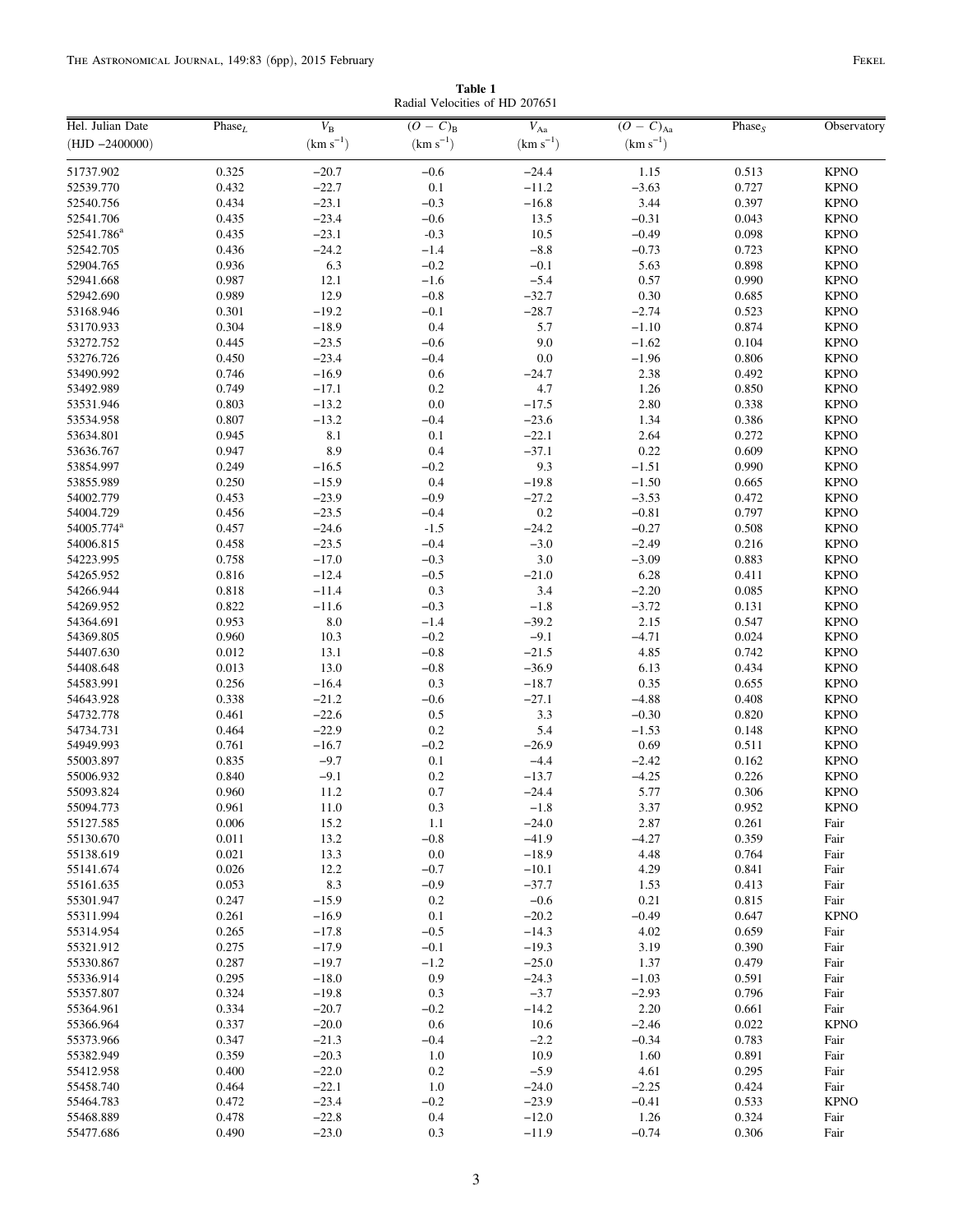# (Continued)

|                        |                |                    | (Continued)    |                    |                    |                |              |
|------------------------|----------------|--------------------|----------------|--------------------|--------------------|----------------|--------------|
| 55480.785              | 0.494          | $-22.8$            | 0.5            | $-18.4$            | 2.61               | 0.413          | Fair         |
| 55489.704              | 0.506          | $-23.8$            | $-0.5$         | $-19.3$            | 4.32               | 0.477          | Fair         |
| 55500.717              | 0.522          | $-22.8$            | 0.5            | 15.1               | 0.77               | 0.965          | Fair         |
| 55513.735              | 0.540          | $-22.8$            | 0.4            | 5.4                | 2.11               | 0.817          | Fair         |
| 55526.723              | 0.557          | $-23.1$            | 0.0            | $-16.3$            | $-0.08$            | 0.647          | Fair         |
| 55554.650              | 0.596          | $-22.5$            | 0.2            | $-17.1$            | 0.46               | 0.636          | Fair         |
| 55653.982              | 0.733          | $-17.9$            | 0.3            | 0.0                | $-1.41$            | 0.175          | Fair         |
| 55663.978              | 0.747          | $-16.0$            | 1.4            | 17.1               | 5.93               | 0.971          | Fair         |
| 55666.974              | 0.751          | $-16.7$            | 0.4            | 10.7               | $-0.61$            | 0.008          | Fair         |
| 55679.925              | 0.769          | $-15.7$            | 0.2            | $-2.3$             | $-1.23$            | 0.814          | Fair         |
| 55679.995              | 0.769          | $-15.9$            | 0.0            | 3.0                | $-0.83$            | 0.862          | <b>KPNO</b>  |
| 55680.993              | 0.771          | $-16.6$            | $-0.8$         | $-34.0$            | $-6.60$            | 0.540          | <b>KPNO</b>  |
| 55686.936              | 0.779<br>0.783 | $-15.3$<br>$-14.8$ | $-0.1$<br>0.1  | $-25.7$<br>$-23.0$ | 0.20<br>1.26       | 0.581<br>0.608 | Fair         |
| 55689.917<br>55693.881 | 0.788          | $-14.7$            | $-0.2$         | $-15.5$            | 0.33               | 0.303          | Fair<br>Fair |
| 55695.916              | 0.791          | $-14.0$            | $0.2\,$        | $-18.3$            | $-1.24$            | 0.687          | Fair         |
| 55710.872              | 0.812          | $-12.1$            | $0.2\,$        | 0.2                | $-1.06$            | 0.856          | Fair         |
| 55718.922              | 0.823          | $-11.7$            | $-0.5$         | $-18.3$            | 2.26               | 0.329          | Fair         |
| 55724.854              | 0.831          | $-10.6$            | $-0.3$         | $-24.7$            | $-0.31$            | 0.363          | Fair         |
| 55731.965              | 0.841          | $-8.8$             | 0.3            | $-6.7$             | $-0.45$            | 0.198          | <b>KPNO</b>  |
| 55732.950              | 0.842          | $-8.4$             | 0.5            | 2.8                | 2.37               | 0.868          | <b>KPNO</b>  |
| 55734.946              | 0.845          | $-9.4$             | $-0.8$         | $-9.5$             | 0.20               | 0.225          | <b>KPNO</b>  |
| 55755.822              | 0.874          | $-4.9$             | $-0.3$         | $-34.2$            | $-2.32$            | 0.419          | Fair         |
| 55833.829              | 0.982          | 14.5               | 1.3            | $-47.3$            | $-3.65$            | 0.458          | Fair         |
| 55844.650              | 0.997          | 14.7               | 0.4            | $-16.2$            | 1.52               | 0.816          | Fair         |
| 55845.605              | 0.998          | 14.0               | $-0.1$         | $-49.0$            | $-4.67$            | 0.465          | Fair         |
| 55846.604              | 0.999          | 14.3               | 0.2            | $-13.0$            | 0.60               | 0.144          | Fair         |
| 55847.593              | 0.001          | 14.6               | 0.5            | $-21.8$            | $-4.16$            | 0.817          | Fair         |
| 55848.592              | 0.002          | 14.4               | 0.3            | $-46.0$            | $-1.19$            | 0.496          | Fair         |
| 55849.591              | 0.003          | 14.6               | 0.5            | $-21.1$            | $-4.33$            | 0.175          | Fair         |
| 55851.590<br>55852.592 | 0.006          | 14.4               | 0.3<br>0.1     | $-45.7$<br>$-19.3$ | $-1.35$            | 0.534          | Fair         |
| 55853.588              | 0.008<br>0.009 | 14.2<br>13.8       | $-0.2$         | $-8.1$             | 2.05<br>2.24       | 0.216<br>0.893 | Fair<br>Fair |
| 55854.588              | 0.010          | 14.5               | 0.5            | $-39.9$            | 2.84               | 0.573          | Fair         |
| 55855.587              | 0.012          | 14.4               | 0.5            | $-29.7$            | $-4.05$            | 0.252          | Fair         |
| 55856.770              | 0.013          | 14.5               | 0.6            | $-3.7$             | 3.54               | 0.056          | Fair         |
| 55857.586              | 0.014          | 14.5               | 0.7            | $-42.2$            | $-2.11$            | 0.611          | Fair         |
| 55858.603              | 0.016          | 13.6               | $-0.1$         | $-30.3$            | 1.26               | 0.303          | Fair         |
| 55868.761              | 0.030          | 12.1               | $-0.4$         | $-20.7$            | $-0.96$            | 0.210          | Fair         |
| 55881.764              | 0.048          | 9.5                | $-0.6$         | $-1.0$             | 3.88               | 0.051          | Fair         |
| 55933.607              | 0.119          | $-2.6$             | $-0.2$         | $-20.8$            | 1.46               | 0.300          | Fair         |
| 56012.004              | 0.228          | $-15.4$            | $-0.6$         | $-23.0$            | 1.58               | 0.605          | Fair         |
| 56012.997              | 0.229          | $-14.6$            | 0.3            | $-11.9$            | 0.97               | 0.280          | Fair         |
| 56053.926              | 0.286          | $-18.5$            | $-0.1$         | 6.8                | $-0.90$            | 0.109          | Fair         |
| 56060.970              | 0.295          | $-19.0$            | $-0.1$         | 3.7                | $-4.80$            | 0.898          | <b>KPNO</b>  |
| 56082.823<br>56204.786 | 0.325<br>0.494 | $-20.7$<br>$-22.5$ | $-0.6$<br>0.8  | $-5.6$<br>$-10.2$  | $-0.14$<br>2.20    | 0.757<br>0.683 | Fair<br>Fair |
| 56251.704              | 0.559          | $-22.6$            | 0.5            | $-18.8$            | 2.50               | 0.584          | Fair         |
| 56274.692              | 0.590          | $-22.8$            | $-0.1$         | $-0.9$             | $-0.35$            | 0.214          | Fair         |
| 56385.982              | 0.744          | $-17.7$            | $-0.1$         | 5.7                | $-0.96$            | 0.884          | Fair         |
| 56415.931              | 0.786          | $-14.5$            | 0.2            | $-11.0$            | $-2.00$            | 0.247          | Fair         |
| 56446.968              | 0.828          | $-9.7$             | 0.9            | $-19.5$            | 3.51               | 0.350          | Fair         |
| 56469.766              | 0.860          | $-7.3$             | $-0.7$         | $-6.3$             | $-3.89$            | 0.851          | Fair         |
| 56551.868              | 0.973          | 12.5               | 0.1            | $-35.0$            | $-1.69$            | 0.675          | Fair         |
| 56576.809              | 0.008          | 14.3               | 0.2            | $-42.9$            | $-4.48$            | 0.633          | Fair         |
| 56604.702              | 0.046          | 10.1               | $-0.2$         | $-44.7$            | $-5.59$            | 0.598          | Fair         |
| 56633.619              | 0.086          | 2.7                | $-0.6$         | $-17.5$            | 3.14               | 0.260          | Fair         |
| 56634.620              | 0.088          | 2.7                | $-0.4$         | $-0.5$             | 0.84               | 0.940          | Fair         |
| 56635.605              | 0.089          | 3.7                | 0.9            | $-34.1$            | $-0.06$            | 0.610          | Fair         |
| 56656.607              | 0.118          | $-1.6$             | 0.5            | $-0.1$             | 1.41               | 0.890          | Fair         |
| 56668.590              | 0.134          | $-3.4$             | 1.3            | 2.9                | $-0.90$            | 0.038          | Fair         |
| 56743.999              | 0.239          | $-14.8$            | $\rm 0.8$      | $-19.4$            | $-3.38$            | 0.311          | Fair<br>Fair |
| 56745.991<br>56747.986 | 0.241<br>0.244 | $-15.5$<br>$-15.5$ | $0.2\,$<br>0.4 | $-19.4$<br>8.9     | $-0.82$<br>$-1.60$ | 0.665<br>0.021 | Fair         |
| 56752.971              | 0.251          | $-16.7$            | $-0.3$         | $-25.6$            | $-0.86$            | 0.411          | Fair         |
| 56753.969              | 0.252          | $-16.6$            | $-0.1$         | 4.5                | $-3.51$            | 0.089          | Fair         |
|                        |                |                    |                |                    |                    |                |              |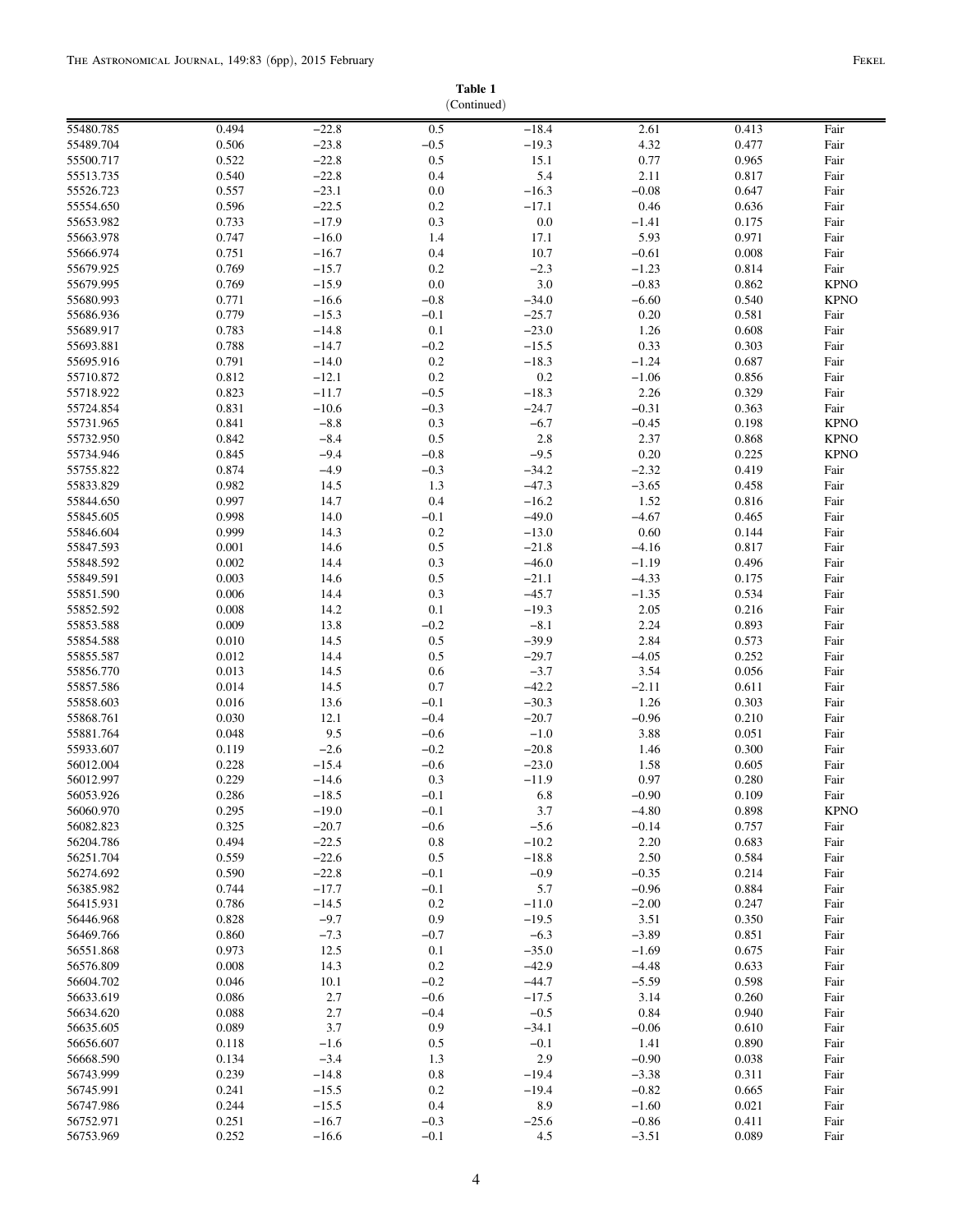<span id="page-5-0"></span>

|           |       |         | (Continued) |         |         |       |      |
|-----------|-------|---------|-------------|---------|---------|-------|------|
| 56754.972 | 0.254 | $-16.5$ | 0.1         | $-9.6$  | $-3.91$ | 0.771 | Fair |
| 56783.906 | 0.294 | $-17.9$ | 0.9         | $-26.9$ | $-1.71$ | 0.445 | Fair |
| 56812.823 | 0.334 | $-20.8$ | $-0.4$      | 5.9     | $-3.16$ | 0.106 | Fair |
| 56900.779 | 0.455 | $-22.6$ | 0.4         | 16.4    | 4.75    | 0.910 | Fair |
| 56940.786 | 0.510 | $-23.4$ | $-0.1$      | 9.8     | $-0.4$  | 0.510 | Fair |

 $a$  4500 Å region.

| Table 2 |                                                   |  |  |  |
|---------|---------------------------------------------------|--|--|--|
|         | HD 207651 Orbital Elements and Related Parameters |  |  |  |

| Parameter                           | Component Aa              | Component B           |
|-------------------------------------|---------------------------|-----------------------|
| $P_L$ (days)                        | $724.09$ (fixed)          | $724.09 \pm 0.33$     |
| $T_L$ (HJD)                         | 2454398.97 (fixed)        | $2454398.97 \pm 1.13$ |
| $e_L$                               | $0.3866$ (fixed)          | $0.3866 \pm 0.0041$   |
| $\omega_L$ (deg)                    | 178.25 (fixed)            | $358.25 \pm 0.65$     |
| $K_L$ (km s <sup>-1</sup> )         | $10.50 \pm 0.32$          | $18.715 \pm 0.072$    |
| $\gamma$ (km s <sup>-1</sup> )      | $-10.95 \pm 0.25$         | $-11.819 \pm 0.055$   |
| $aL$ sin i (10 <sup>6</sup> km)     | $96.40 \pm 3.91$          | $171.86 \pm 0.74$     |
| f(m) <sub>L</sub> (M <sub>o</sub> ) | $0.0681 + 0.0082$         | $0.3858 \pm 0.0050$   |
| $m_L \sin^3 i (M_{\odot})$          | $0.940^{\rm b} \pm 0.020$ | $0.527 \pm 0.024$     |
| $P_S$ (days)                        | 1.4707386 $\pm$           | .                     |
|                                     | 0.0000064                 |                       |
| $T_0^{\text{a}}$ (HJD)              | 2,452,553.441             | .                     |
|                                     | $+0.014$                  |                       |
| $e_{S}$                             | 0.0 adopted               | .                     |
| $\omega_S$ (deg)                    | 0.0 adopted               |                       |
| $K_S$ (km s <sup>-1</sup> )         | $19.31 \pm 0.36$          | .                     |
| $aS$ sin i (10 <sup>6</sup> km)     | $0.3906 \pm 0.0079$       |                       |
| $f(m)_{S}$ $(M_{\odot})$            | $0.001097 \pm$            | .                     |
|                                     | 0.000066                  |                       |
| Standard error of an                | 2.4                       | 0.6                   |
| observation of unit                 |                           |                       |
| weight ( $\rm km~s^{-1}$ )          |                           |                       |
|                                     |                           |                       |

<sup>a</sup> Time of maximum velocity.

<sup>b</sup> Combined mass of components Aa and Ab.



Figure 1. Long-period orbit of HD 207651. Solid symbols are velocities of component Aa. Those points represent the observed velocities minus the velocities in the short-period orbit that were calculated from the elements in Table 2. Open symbols are velocities of B. Dots—KPNO, squares—Fairborn Observatory. Solid lines are the calculated velocity curves. Zero phase is a time of periastron passage.

0."00066. The combined system has  $V = 7.21$  mag and  $B - V = 0.236$  mag (Perryman & ESA [1997](#page-6-0)). Given the rather different spectral classes of the components, A8 and F7:, we increase the magnitude difference of 2.0 mag (Henry



Figure 2. Radial-velocity curve of HD 207651 Aa in the short-period orbit. The points represent the observed velocities minus the velocities of the centerof-mass in the long period orbit, calculated from the elements in Table 2. Solid dots—KPNO, solid squares—Fairborn Observatory. The solid line is the calculated velocity curve. The period is 1.4707386 days and zero phase is a time of maximum velocity.

et al. [2004](#page-6-0)), which was a minimum value, to 2.3 mag to account for the greater line strength of the component with the later spectral type. Assuming no interstellar extinction, as indicated by the agreement of the primary's spectral class of A8 (Henry et al. [2004](#page-6-0)) with the combined  $B - V$ , results in  $m_V = 7.33 \pm 0.05$  mag, where the uncertainty accounts for the uncertain magnitude difference. With the revised Hipparcos parallax we then determine that the broad-lined primary component Aa, has  $M_V = 0.3 \pm 0.4$  mag. For component B our adopted magnitude difference results in  $m_V = 9.63$  mag with an estimated uncertainty of 0.4 mag and produces  $M_V = 2.6 \pm 0.5$  mag.

Our Fairborn Observatory spectra show that the composite H $\alpha$  line has broad wings indicating that the much brighter star, component Aa, is a dwarf, and therefore so is the fainter, less massive component B. Comparison of our computed  $M_V$ values, determined from the revised parallax, with canonical results for A8 V and F7 V stars (e.g., Gray [1992](#page-6-0)) indicates that the stars are 1.3–2 mag too bright.

A second comparison can be made by adopting  $B - V = 0.50$  mag from the spectral type of the F7 V star. With the use of the relations from Flower ([1996](#page-6-0)) we then convert the colors of components Aa and B to their corresponding temperatures and also compute for the two stars their luminosities from the  $M_V$  values and bolometric corrections. We then compare the positions of Aa and B in an H-R diagram (Figure [3](#page-6-0)) with the solar-abundance evolutionary tracks of Girardi et al. ([2000](#page-6-0)). That comparison suggests masses of 2.4 and 1.5  $M_{\odot}$ , which are significantly too large for the spectral classes (Gray [1992](#page-6-0)).

Both of the above comparisons argue that the actual distance to the system is significantly less than the 255 pc indicated by the revised Hipparcos result. Note that the original Hipparcos